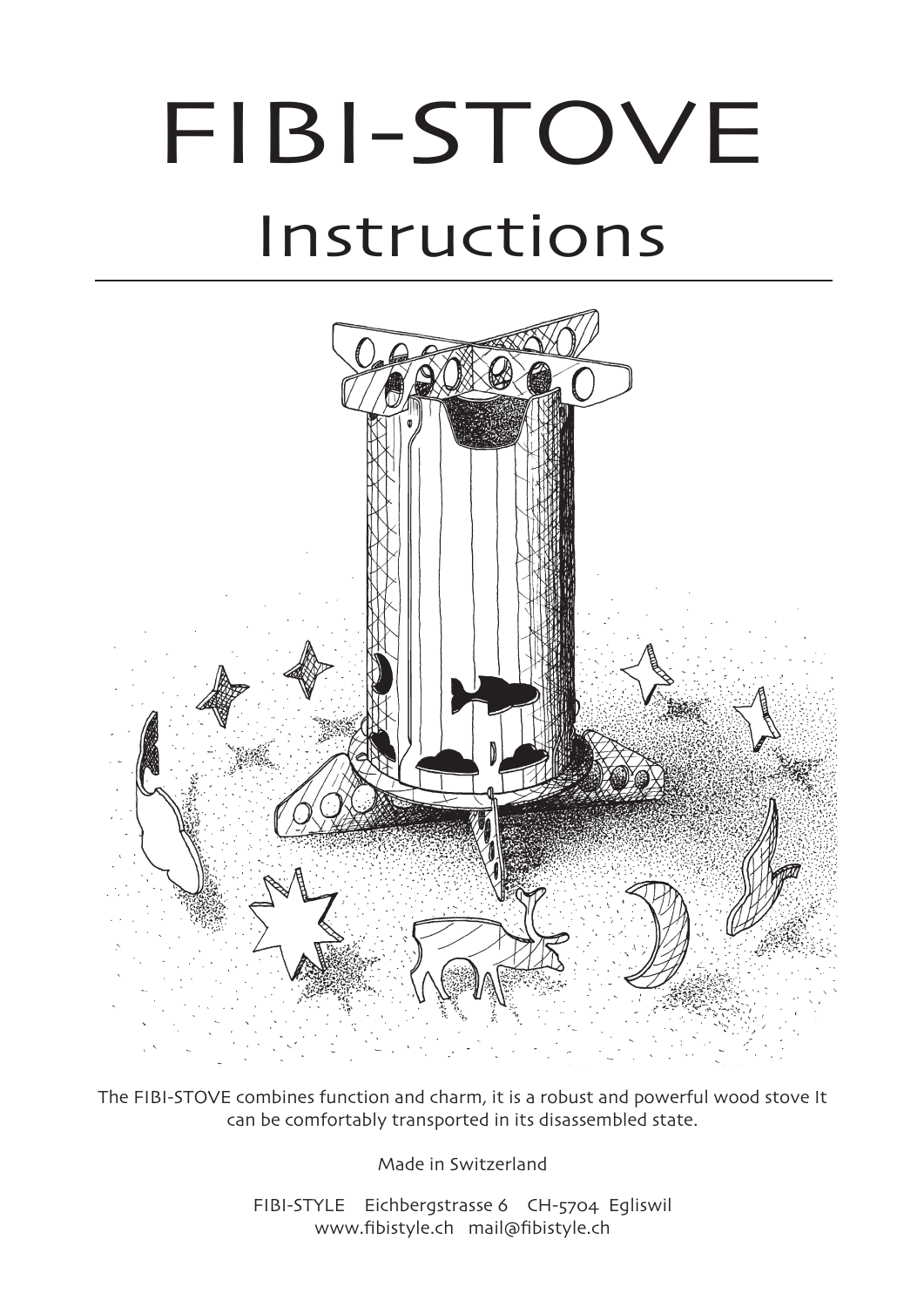The FIBI-stove is available for all who like to go out in nature. He cooks your food in a short time and conveys warmth and a special mood. Despite powerful wood firing it is economical to use. The strong stainless steel construction can be disassembled and transported in a stuff sack. The structure is simple, thanks the plugged connections.



Assembly:

The slot bottom plate to mount on the assembled foot cross. Now the fire grate placed on the upper level and secured with a twist. After that, all side walls have to be mounted. The individual wall segment is placed in 45° inclination to the floor pan. Now tilt the side wall in a vertical position so that the lower



side wall tabs in to grab their metal slot. The process is repeated until all four wall segments are standing. Then put the pan supports into the slots in the side walls. Now our FIBI-Stove is ready for use.

## Use

Start a fire with a fire starter cube and some dry twigs. Maintain the fire with finger thick pieces of wood broken to about hand length. Just as with cooking on a campfire, leather gloves are extremely practical when using a FIBI-STOVE.

## Safety warnings

The FIBI-STOVE is intended for outdoor use. Set up and operate on a non-flammable surface. To reduce the risk of flying sparks, a windscreen is to be used in windy situations. The stove is not to be left in operation unsupervised. Use of the FIBI-STOVE happen at your own risk. We disclaim any responsibility for accidents and damage to property.

Technical Specifications

The FIBI-STOVE is made of stainless steel (WN 1.4301) and is largely corrosion-proof. We recommend that the FIBI-Stove should be kept clean and dry.

| Technical Specifications length $x$ width $x$ height $\varnothing$ |                                             |                                                                                       |
|--------------------------------------------------------------------|---------------------------------------------|---------------------------------------------------------------------------------------|
| built<br>dismantled<br>weight                                      | 31 CM $\lambda$ 19 CM $\lambda$<br>$2,1$ kg | $31 \text{ cm}$ x $31 \text{ cm}$ x $37 \text{ cm}$ $15 \text{ cm}$ (body)<br>-3.5 CM |

Available Accessories: Heatshield, Windscreen, Adapter for a spirit burner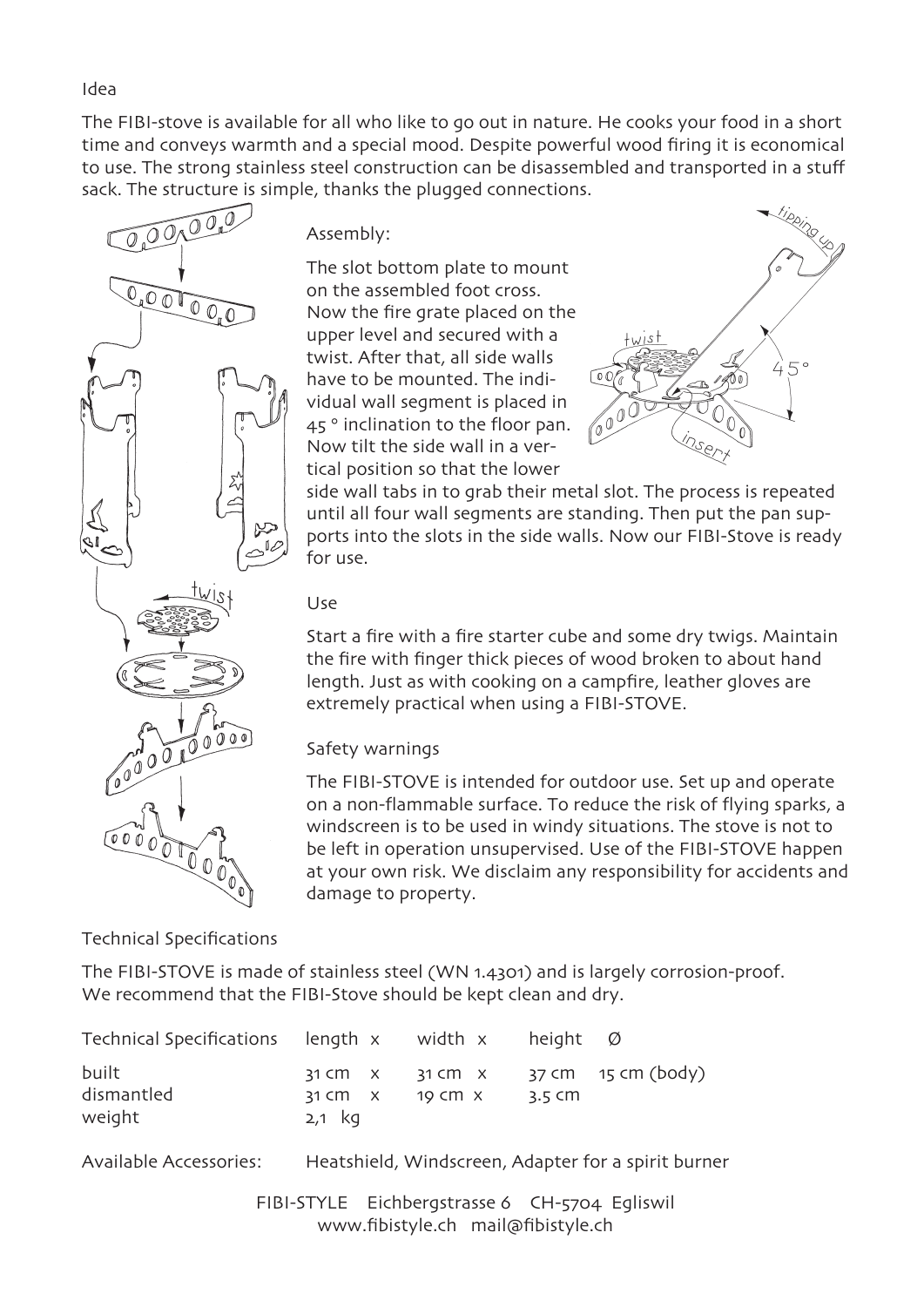



## Baking bread

You can bake bread with a minimum of fuss using a FIB-STOVE and the available heat shield. A cooking pot will serve as our oven.

The finished dough is placed on a small baking tray, which is in turn placed on three evenly sized stones in the bottom of the pot. Put the lid on the previously prepared pot and place it on to the FIBI-TOVE making sure to include the heat shield on the stove.

Now you need to stoke the fire well enough that the flames evenly surround the pot on all sides. Depending on the fire, baking times will range from 40 to 60 minutes.

The heat shield ensures that not too much heat reaches the pot from below. In case of wind or when using poorly flammable wood our windscreen can be of great assistance

#### Recipe for Bread

Mix 500g of flour with 1 packet of dry yeast and some salt.

Gradually add water and continuously knead the dough until it doesn't stick to your hands anymore.

Leave the dough to rise in a warm place for at least an hour. If it is too cold, you can place the dough in a plastic bag and keep it warm against your body under your pullover.